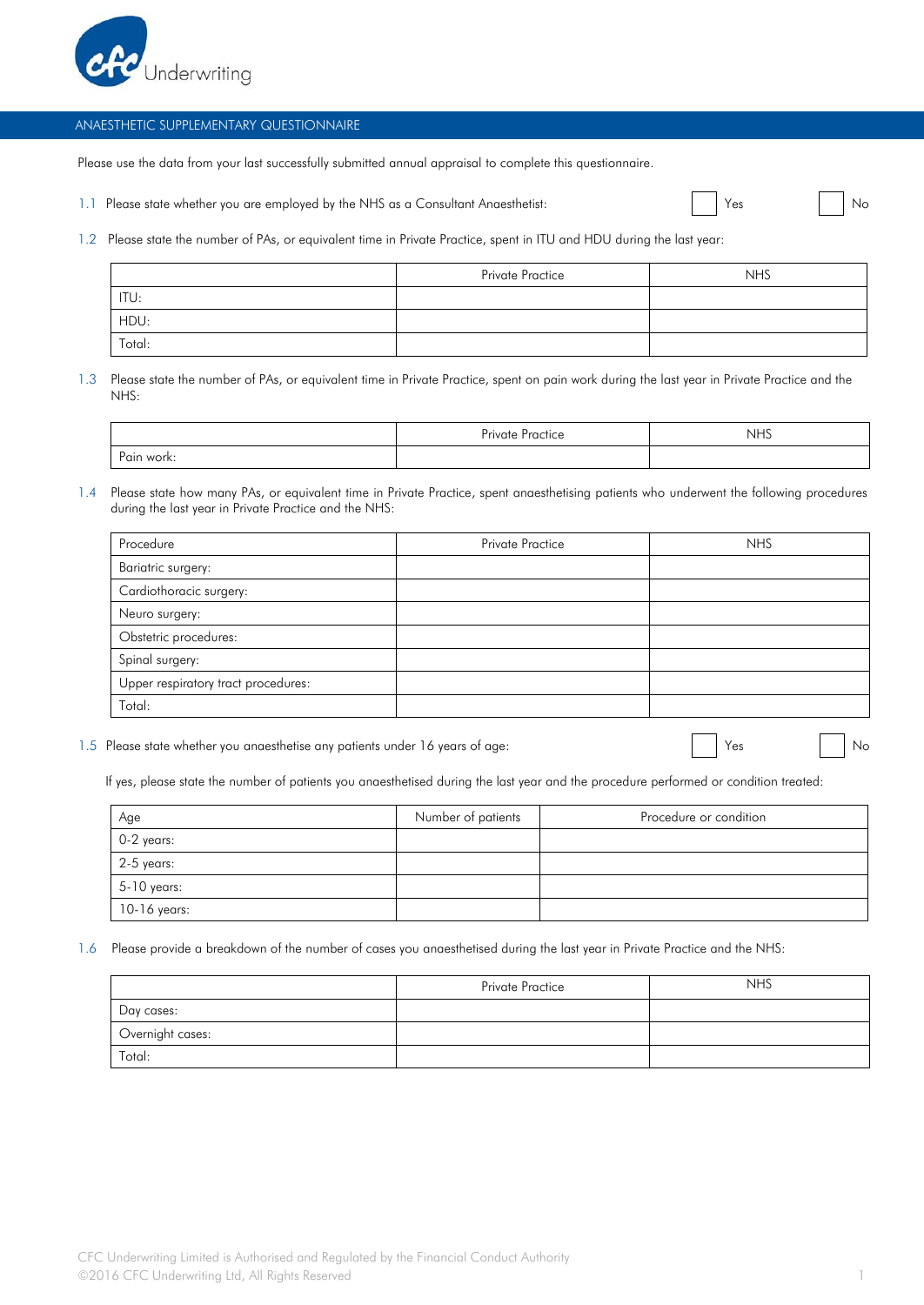

1.7 Please provide a breakdown of your activities during the last year for the following surgical procedures in Private Practice and the NHS:

| Surgical procedure      | <b>Private Practice</b> | <b>NHS</b> |
|-------------------------|-------------------------|------------|
| Cardiothoracic surgery: |                         |            |
| ENT surgery:            |                         |            |
| General surgery:        |                         |            |
| Gynaecology:            |                         |            |
| Neurosurgery:           |                         |            |
| Orthopaedic surgery:    |                         |            |
| Paediatric surgery:     |                         |            |
| Plastic surgery:        |                         |            |
| Urology:                |                         |            |
| Vascular surgery:       |                         |            |
| Other:                  |                         |            |
| Total:                  |                         |            |

If other, please provide full details:

1.8 Please state the types of surgical procedures you performed in respect of any cardiothoracic and paediatric surgery:

1.9 Please state whether you perform any aesthetic procedures in Private Practice: Yes No No No No No No No No

If yes, please provide a breakdown of the number of procedures you performed during the last year and the product or system used:

| Procedure                                 | Number of<br>procedures | Product or system used |
|-------------------------------------------|-------------------------|------------------------|
| Body contouring:                          |                         |                        |
| Botox - face:                             |                         |                        |
| Botox - platysmal bands:                  |                         |                        |
| Dermal fillers - permanent:               |                         |                        |
| Dermal fillers - semi-permanent:          |                         |                        |
| Dermal fillers - temporary:               |                         |                        |
| Laser lipolysis:                          |                         |                        |
| Laser/IPL hair removal:                   |                         |                        |
| Laser/IPL skin tightening or resurfacing: |                         |                        |
| Lipotherapy:                              |                         |                        |
| Mesotherapy:                              |                         |                        |
| Sclerotherapy:                            |                         |                        |
| Other:                                    |                         |                        |
| Total:                                    |                         |                        |